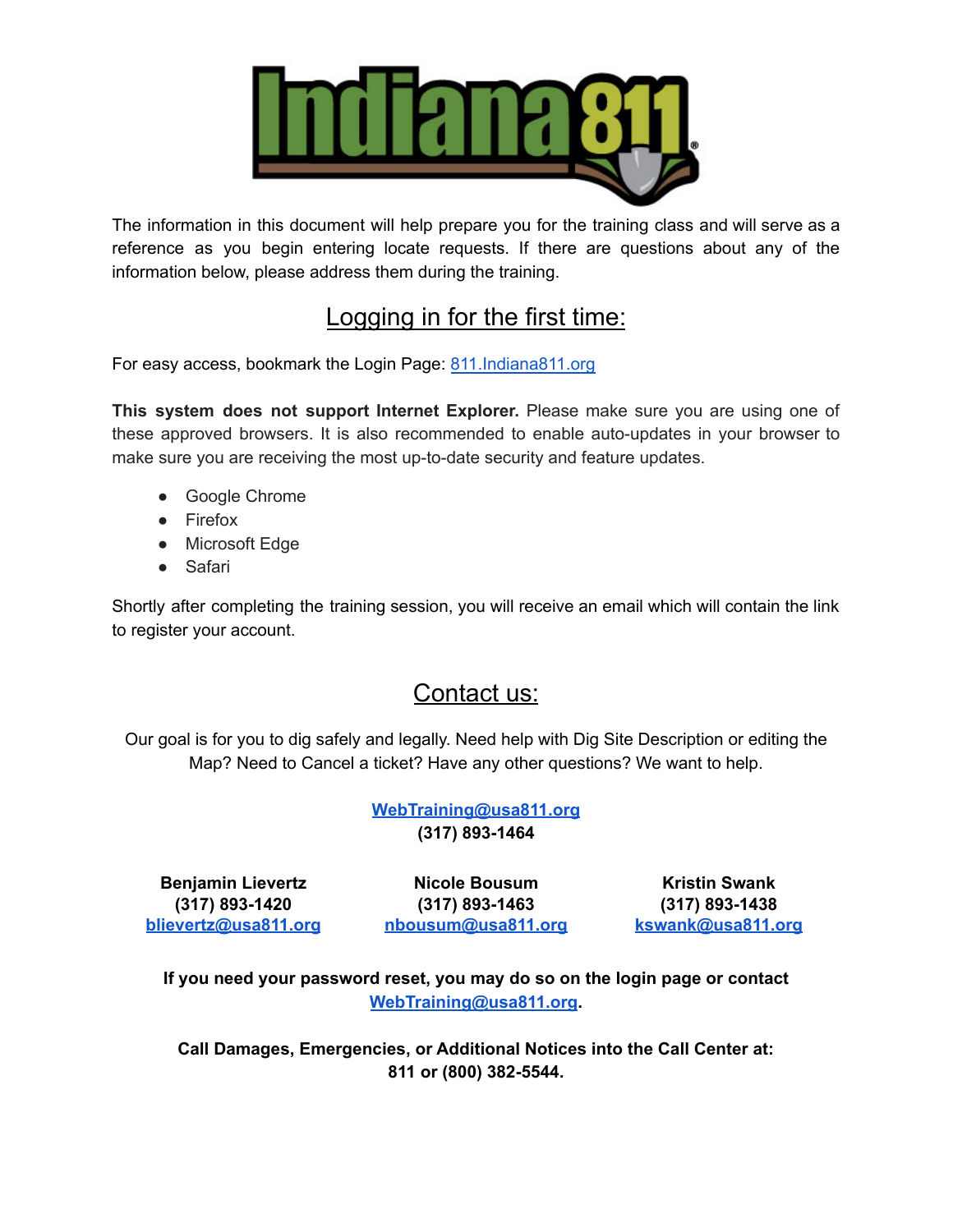# Process For Dig and Design Tickets:

- 1) The Dig Site is researched to gather all information necessary to submit the ticket.
- 2) The ticket is created in the Call Center or on an Exactix Home or Exactix Pro account.
	- The Ticket is sent to all Member utilities listed.
	- Each Utility will respond to the ticket through a Phone Call, Fax, Email, Markings on the ground, or via the Ticket [Search](https://811.indiana811.org/findTicketByNumberAndPhone) online found on the [Login](https://811.indiana811.org/login) Page.
	- The utilities have two full working days to respond to a Dig Ticket or ten full working days for a Design Ticket. If the utilities have not responded by the Start Date and time, an Additional Notice can be submitted through the call center.
- 3) Once all utilities have responded to your Dig Ticket, safe digging may begin. No digging may be done on a Design Ticket. Dig Tickets expire 20 calendar days from the date they are created.

# Extending Your Dig Ticket:

When a ticket will expire before the job is completed, selecting Remark or Job Extension on the top right side of the opened ticket will create a new ticket for the same location. Both options provide a new Ticket Number, which will be active for 20 calendar days from the creation date. Remarks and Extensions must be created at least two full working days prior to the original ticket expiration date.

- Request a Remark at any time during the life of the ticket when the markings are no longer clear.
- A Job Extension is created towards the end of the ticket life **if all markings are still visible and the work is not yet complete**.

If the Dig Ticket is past the update date, it may still be Copied and submitted as a new Dig Ticket. A ticket can be copied for up to two years from its creation date.

# Additional Information:

### **Allowable Abbreviations:**

- 1) Proper Road Names. *Ex: N 900 E*
- 2) Approximately may be shortened to APPROX

Any other abbreviation will be treated as incomplete information. If a ticket states "Locate pl to pl" PL could stand for Property Line, Pole Line, Pipeline, Place, Plaza, Parking Lot, or many other options. Spell out your instructions so that the locator knows exactly what needs to be located.

### **Your Web Account will be deactivated if:**

- 1) You share your account.
- 2) No tickets are entered between April 1 and Oct 31.
- 3) We contact you in regards to ticket concerns, and you do not respond to us, and/or correct the issue.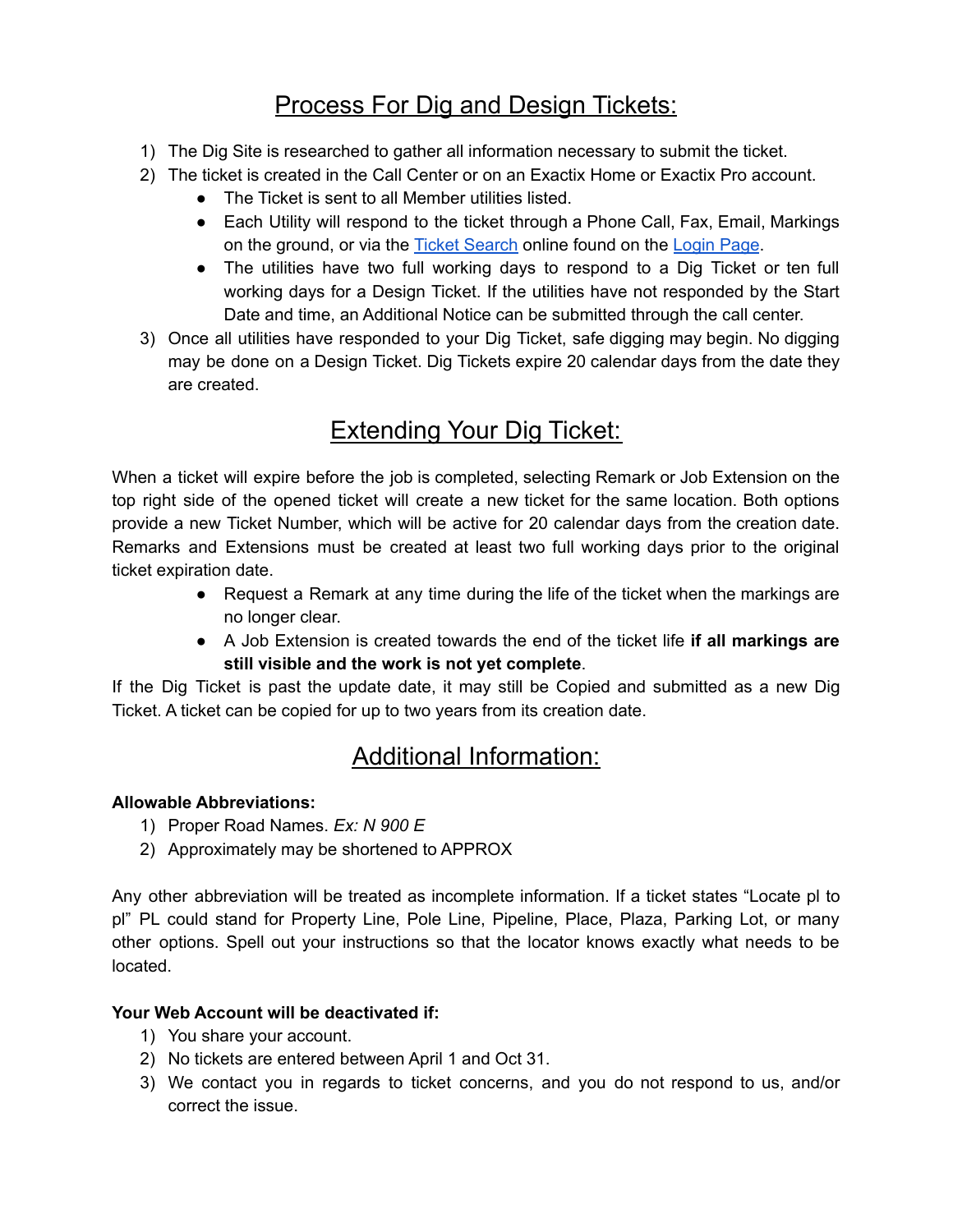# Dig Site Description Requirements:

**Locate** - The word LOCATE must be used in the Dig Site Description field on every ticket. **County Lines** - Do not cross County Lines with locate instructions or mapping. **One Road Per Ticket** - May only request one road located per ticket.

**Footage limits per ticket Inside City/Town/Subdivision limits:** 1500 feet along one or both sides of a road including as many properties addressed to that road within that distance or up to a 200 foot radius of the intersection. May not request a section of a property or field larger than 1500 feet by 1500 feet.

**Footage limits per ticket Outside City/Town/Subdivision:** 2640 feet along one or both sides of a road including as many properties addressed to that road within that distance or up to a 300 foot radius of an intersection. May not request a section of a property or field larger than 2640 feet by 2640 feet.

Single Address Ticket: (Dig Site Type: Street/Address)

**Address** - The only time an Address Number is listed in the Street/Address field. **Location on the property** - The part of the property that should be located.

Multiple Address Ticket: (Dig Site Type: Street/Address)

**Addresses** - Listed in the Dig Site Description field. Must include side of road if not all addresses are listed. *Ex: 201 through 251 on the east side of the road* **Location on the properties** - The part of the properties that should be located.

#### Intersection ticket: (Dig Site Type: Intersection)

**Two Roads** - This is the only ticket type that breaks the one road per ticket rule. **Starting point** - Where to begin the measurement Ex: *Center of intersection/northeast corner/west side, etc.* If not specified, locators measure from the center of intersection. **Radius Distance** - How many feet out from your starting point the locator should mark.

Road Frontage ticket: (Dig Site Type: Street/Address)

**Starting Point** - A location on an Address or an Intersection you are giving directions from. Must be listed in the Dig Site Description field. *Ex: Driveway of 123 N Main St.* **Direction** - The way you are locating or traveling *(North, South, East, West, etc.)*. **Distance** - How far you want to locate or travel.

**Side of Road** - The side or sides of the road you are requesting marked.

#### 'Dig Site Description' instructions may also need to include:

**Travel** - Directions and distance to get from the starting point to the Locate area.

**Reference Points** - Landmarks the locator can use to keep on track *(Poles, pipeline markers, mile markers, signs, etc.).*

**Direction of traffic** - Must be listed if there is a median or other permanent raised divider. Only one direction of traffic may be requested on each divided road ticket.

**Fields** - Must include approximate length and width of field.

**GPS Coordinates** - Direction and Distance must be given from an address or intersection. Please use Decimal Coordinates only.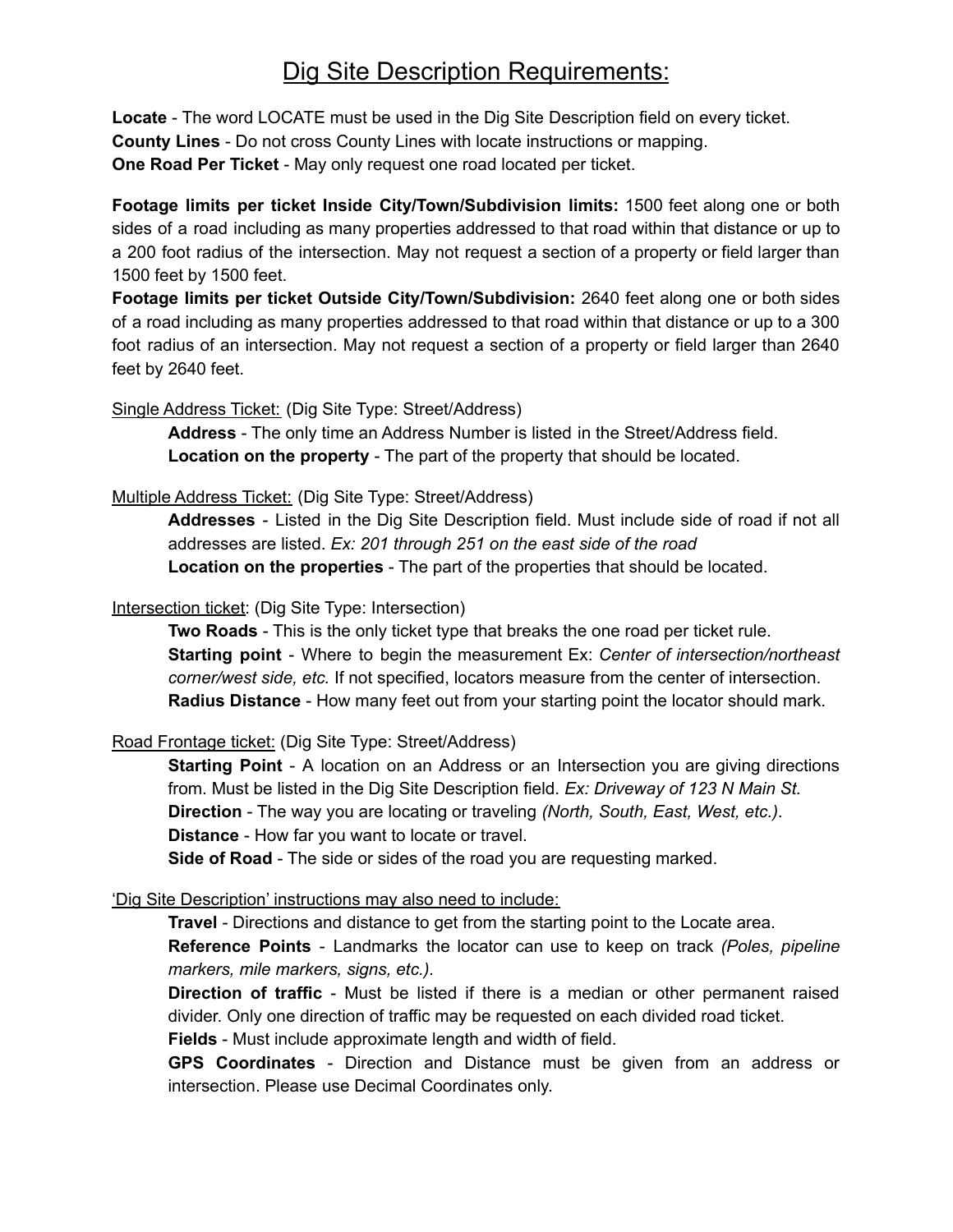# Dig Site Description Examples:

#### **Intersection:**

Locate a Distance radius of the Starting point

Examples:

- $\geq$  Locate a 200 foot radius of the intersection
- $\triangleright$  Locate a 20 foot radius of the telephone pole in the northeast corner of the intersection

### **Single Address:**

Locate the **Location** on property

Examples:

- $\triangleright$  Locate the front yard of the property
- $\geq$  Locate the back yard west of the barn

### **Multiple Addresses:**

This is for Addresses - Locate the Location on the properties

Examples:

- $\triangleright$  This is for the properties at 111 and 115 N Main St Locate the front yards of the properties
- $\triangleright$  This is for 111 through 131 N Main St on the south side of the road only Locate the front yards of the properties

### **Road Frontage:**

From the Starting point - Locate Direction for Distance on the Side of Road side of the road

Examples:

- $\triangleright$  From the intersection Locate north for 1500 feet on the east side of the road
- $\triangleright$  From the northern property line of the property at 2105 N 900 E Locate north for 1500 feet on the east side of the road